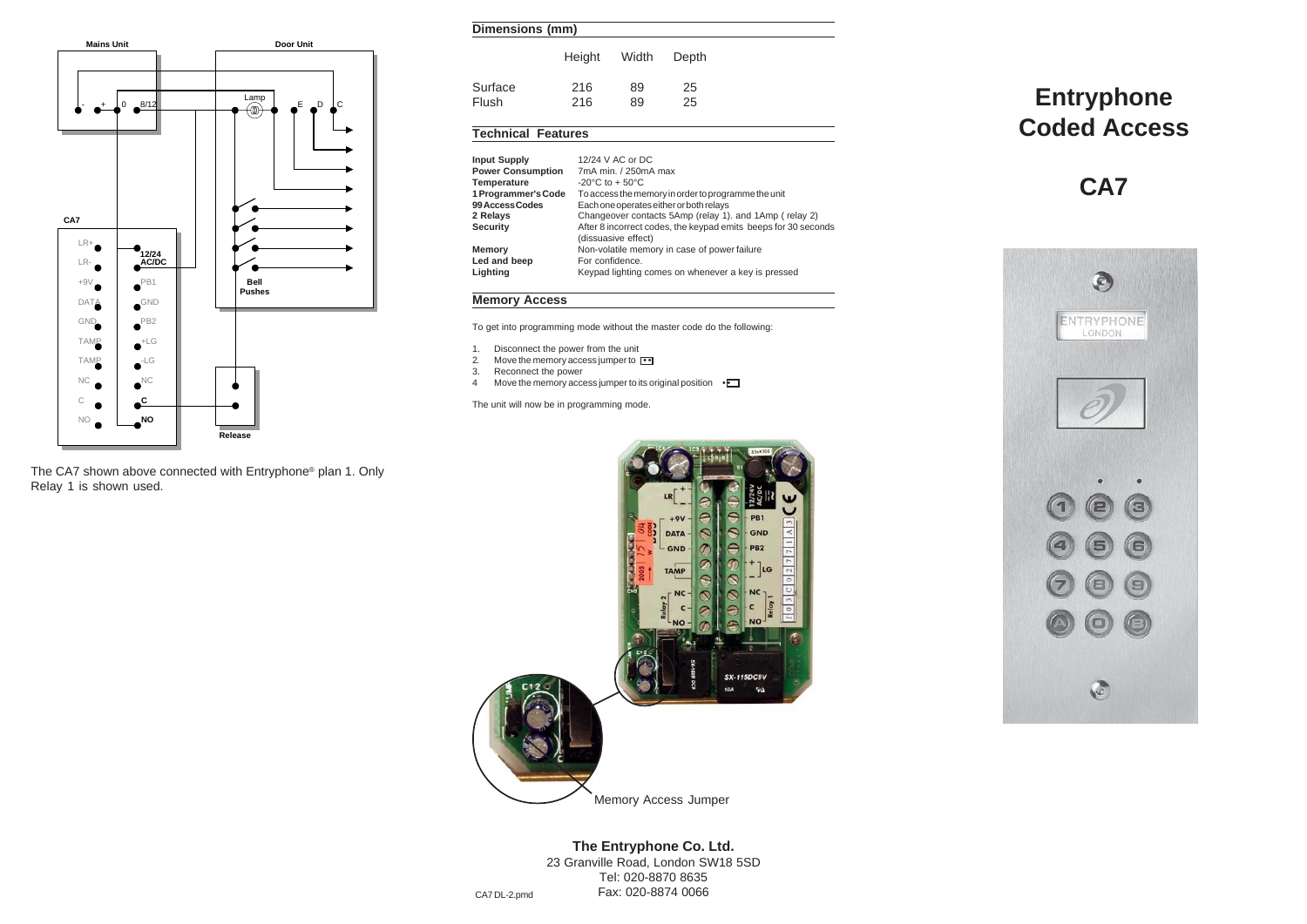## **Description**

The CA7 coded access system gives an extra dimension to an Entryphone® system providing additional features that enhance convenience and security.

While visitors can be admitted in the usual way using the Entryphone<sup>®</sup> system, the problem arises when authorised personnel need to gain access. The usual method to allow entry for an authorised person is to issue them with a key; however, this can cause problems if a key is lost or stolen or the individual is no longer authorised. Changing the lock and re-issuing keys can be expensive and inconvenient.

The coded access system solves these problems. By simply entering the correct 1-8 digit code authorised personnel can gain access. No keys are necessary and the code number and the release operate time can be changed at any time quickly and easily by the use of the master code.

#### **Power failure**

The CA7 has a non-volatile memory and does not lose its programme in the event of power failure.

#### **Construction**

A stainless steel face plate with polycarbonate rear illuminated numbered buttons provides a robust neat surface unit . The unit is secured using hex-key screws and a micro switch mounted on the reverse can be used as an anti-tamper switch.

#### **Stand alone unit**

The CA7 can either be fitted solely as a coded access system or fitted with an Entryphone system. Where it is fitted alone it requires a 12v AC or DC power supply with a 1 amp output to drive both the CA7 circuits and the electric release. The Entryphone DA97 is suitable. The CA7 has a built in regulator and rectifier circuitry.

Where the CA7 is fitted with an Entryphone® the unit may be powered from the same supply as the Entryphone® system, ensuring that a dedicated supply is run directly from the mains unit to the CA7. If the mains unit is more than ten metres from the CA7 it is advisable to provide it with a separate power supply.

## **Operation**

In its normal mode the CA7 unit will accept up to nine 1-8 digit codes which, when correctly entered, followed by **A** will operate one or two relays for a pre-selected time.

#### **Programming**

The CA7 is programmed by the user entering a master code which puts the unit into programming mode. In programming mode the user can change the access codes, which code operates which release, the length of time the release operates from either relay and the master code itself.

The unit leaves the factory set with a master code of 000.

#### **To get into programming mode**

Press **0,0,0** (or the programmed master code) followed by **B.** The amber LED on the panel will illuminate continuously showing that you are in programming mode. If no action is taken to programme the unit it will revert to normal mode after about 60 seconds from the last key press.

#### **To change the master code**

In programming mode press **000** followed by the new code 1-8 digits then Press **A** (the amber LED on the panel will flash twice if the code has been accepted or several times to indicate an error) (To leave programming mode press **B**)

## **To programme access codes**

The CA7 has ninety-nine possible programmed numbers. To set or change these:

In programming mode, press **001** for the first code, **002** for the second code, **003** for the third etc. (up till 099) *followed by* the new code (1- 8 digits) *followed by* **A** to validate (the amber LED on the panel will flash twice if the code has been accepted or several times to indicate an error).

(To leave programming mode press B)

#### **Example**

To make code 1 '12345'

In programming mode

Enter 001 *followed by 12345 followed by A*

(To leave programming mode press B)

#### **To delete access codes**

In programming mode, press **9** followed by the memory position to be deleted (01-99) followed by A (To leave programming mode press B)

#### **Example**

To delete code 5

In programming mode

Enter 9 *followed by 05 followed by A*

(To leave programming mode press B)

#### **To change code/relay output options**

Although we set the unit so the first code operates relay 1 and the second code operates relay 2 it is possible to set any of the 9 codes to operate either relay or both.

In programming mode, press **3** *followed by* the memory **(01-99)** for which you want to specify which relay it operates, *followed by* **1** if you want relay 1 to operate *or* **2** if you want relay 2 to operate *or* **1 2** if you want both relays to operate *followed by* **A** to validate (the amber LED on the panel will flash twice if the code has been accepted or several times to indicate an error).

(To leave programming mode press B)

## **Example**

To make code 5 operate relay 2

In programming mode

Enter 3 *followed by 05 followed by 2*

*followed by A*

(To leave programming mode press B)

# *To change relay output times*

In programming mode press **1** to change the output time of the first relay *or* **2** to change the output time of the second relay *followed by* the release time in seconds (01-99) *followed by* **A** to validate (the amber LED on the panel will flash twice if the code has been accepted or several times to indicate an error).

**Note** if you enter the release time required as 00, entering a correct code will cause the relay to switch over permanently until the code is entered again when it will switch back.

(To leave programming mode press B)

## **Example**

To make relay 2's operating output time 10 seconds

In programming mode

Enter 2 *followed by 10 followed by A*

(To leave programming mode press B)

Make a note of the programming setup on the sheet provided and keep it in a safe place. Default programming is shown feint.